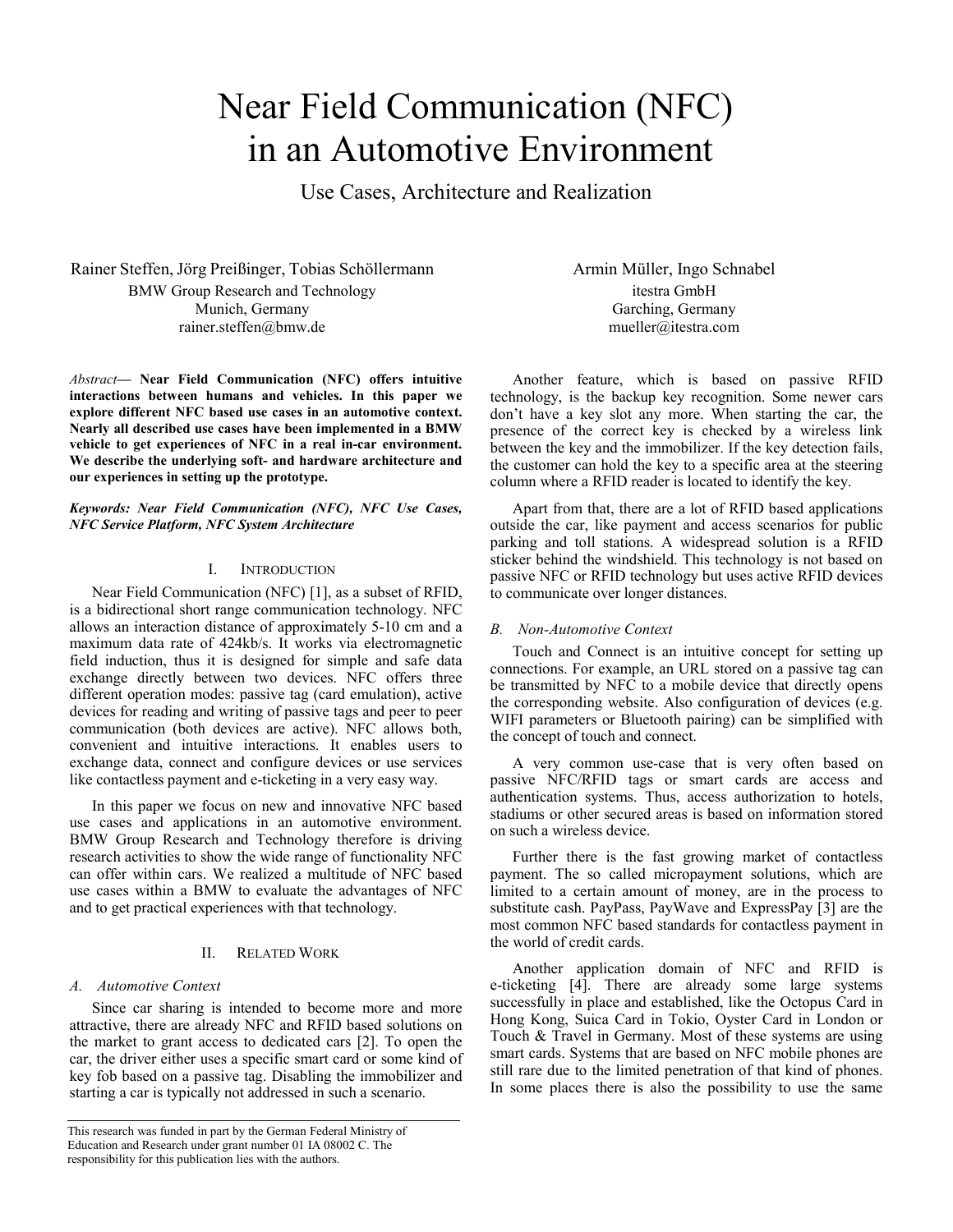smart card not only for e-ticketing but also for authorizing micro payments.

In summary it can be stated that many different use cases and fields of applications can be realized and supported by NFC. In the automotive environment currently only very few applications are known.

#### III. NFC USE CASES IN AN AUTOMOTIVE ENVIRONMENT

NFC can be seen an enabler for a multitude of new valuable in-car functions for the customer. On the one side NFC allows the integration of totally new functions into the car and on the other side NFC can simplify the utilization of already existing in-car functions.

The use cases given below are classified into the following groups

- Communication support
- Interaction between the customer and the car
- **Information retrieval**
- **Car key with NFC interface**

The following list only shows a selection out of the most important use cases and cannot be considered as complete.

## *A. Communication Support*

A very important use case is **Bluetooth Pairing**. The idea is to simplify the pairing process between the mobile phone and the car's hands-free equipment. Without NFC we need more than 8 different user interactions to establish a first connection between the car and the mobile phone (e.g. activate Bluetooth, search for the hands-free equipment, type in PIN on both sides, etc.). With NFC these interactions can be substituted by *one* intuitive interaction: just hold the NFC-enabled phone to the dashboard where the car's NFC-device is located (e.g. marked by a NFC-logo) and confirm the pairing. In the background, the automatic pairing process works as follows: the car transmits the necessary pairing information like the internal Bluetooth Address, the PIN, the name of the device etc. via NFC to the mobile phone. The car activates its Bluetooth interface and the mobile phone will then establish a secure link to the car using the Bluetooth interface and completes the pairing process. Typically the new NFC-based and intuitive pairing process only needs 1-2 seconds to be fully executed.

Another similar use case is **WiFi Configuration**. Acting on the assumption that we might have a WIFI interface in future cars, NFC can also be used to configure the WIFI interface on the consumer electronic side. Instead of searching for the right access point (in this case the car) and configuring the consumer electronic device (CE device) by choosing a crypto method and typing in a long cryptographic key, the customer just has to hold the CE device to the dashboard and the configuration works automatically. Thus, the CE device will be connected to the car's access point in just some seconds without any other user interaction.

The **Electronic Business Card (vCard)** use case can be applied to interchange business card information between the

customer and the car. Imagine a standard business card that is complemented by a passive NFC tag. The tag holds electronic data about the name, address, phone numbers, mail-address and webpage. For example, if a customer wants to set up a call to the person written on the business card he just wipes the card over the dashboard and the menu on the car's display shows the phones number(s) and asks for confirmation to dial the number. If a location is stored, the customer can of course also select the address to navigate to the destination.

Further, NFC can simplify **Internet Access**. For example, if the vCard contains an URL, the corresponding webpage can automatically be loaded and shown on the car's display. The same URL can be read by a PDA or mobile phone to access the webpage. This use case is not restricted to vCards but also works with NDEF smart poster tags defined by the NFC-Forum.

Another function is the transfer of a webpage from one device to the other one. If a user views a webpage on his smart phone and he wants to use the larger display in his car, he just holds the smart phone to the dashboard and the webpage will be transmitted to the car's computer and display.

## *B. Interaction between the Customer and the Car*

A modern car has many options for **Personalization**. Examples are infotainment settings (sound and display settings), setting of air-condition, side mirrors, seats, lights, chassis configuration, last destinations etc. All these information can easily be stored on a NFC tag (e.g. a key fob) and thus can be portable. This allows the customer to always carry his personal settings with him and use them in his own as well as in other cars just by simply wiping the personalization tag over the dashboard where the NFC reader is located. The personalization is not restricted to the driver but can also be used by the passengers to personalize their environment like setting of the air condition or the rear seat entertainment system.

NFC can be utilized for **Software Activation** of optional software modules. For example "prepaid" NFC tags can be sold for (temporary) activation of additional navigation maps. Or a customer who already subscribed for a specific (online) service can use that same service within another car by simply holding the NFC tag to the dashboard. The information of the subscribed service can be stored inside the NFC tag or the NFC tag is just used for **User Authentication** and the backend is checking user rights and subscriptions.

The in-car NFC interface can also be applied to realize **E-Payment** applications. It is possible to pay online services, music downloads, road charges etc. by simply wiping the NFC based credit card (micropayment) over the dashboard. A secure online connection to the backend will then be used to transmit the credit card data to the clearing company.

It is also possible to use NFC for **Car Access** if a reader is installed in a way that it is accessible from outside the car (e.g. located in the side mirror). Particularly this is helpful for car sharing communities or other cases where different people have access to a number of cars (e.g. car fleet of the company).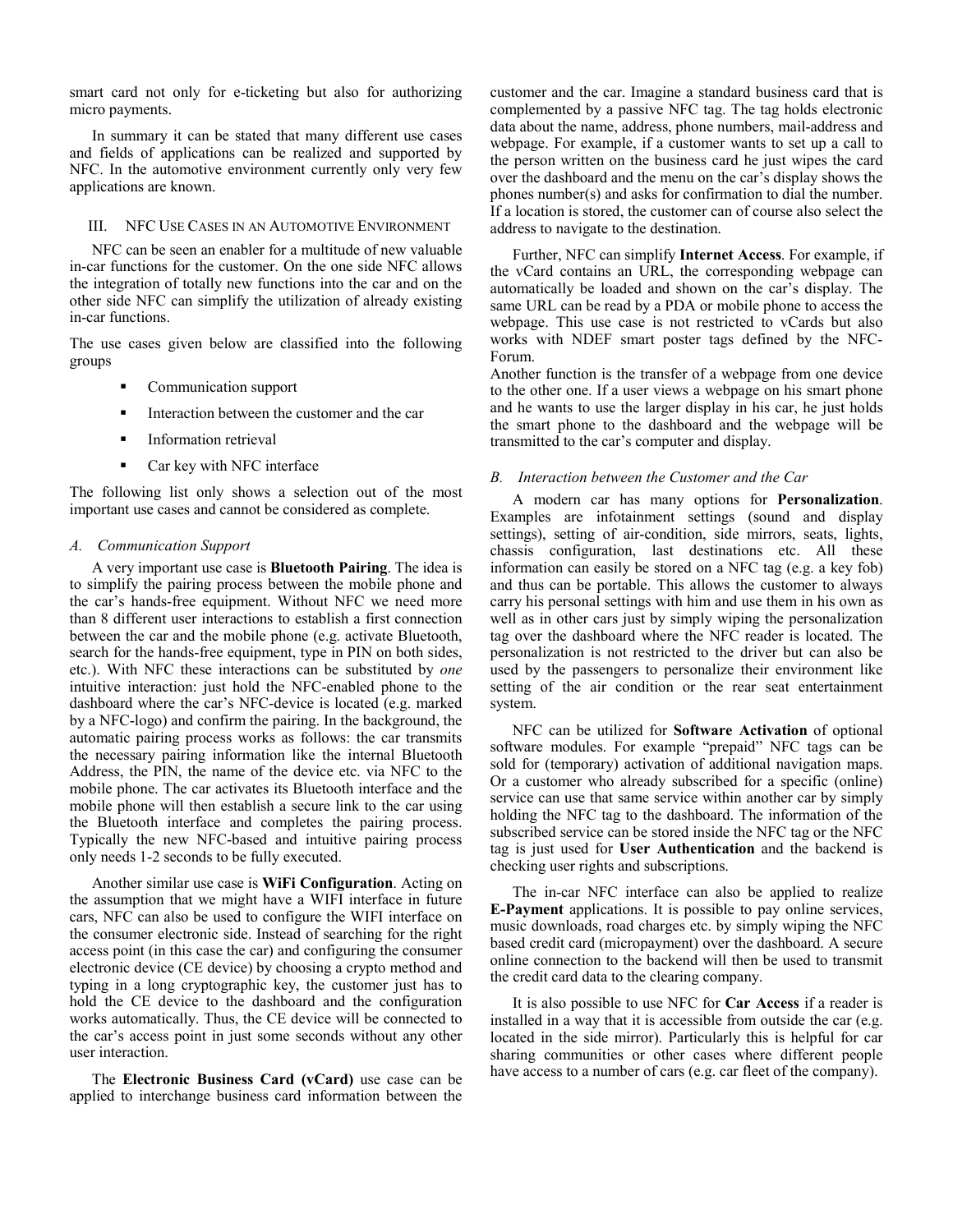# *C. Information Retrieval*

NFC can be used to retrieve information from the car. One example is a **User Guide.** In this case different NFC tags (e.g. on a "user guide flyer" that is illustrated by pictograms) can be read by the car. After reading a specific tag the corresponding electronic manual can be shown on the car's display. The same information can be read by a mobile phone or a PDA if the user is outside the car e.g. at the motor compartment and doesn't see the in-car display. In this case the CE device can establish a connection to the car to load the related manual pages.

Another option is to install passive NFC tags directly at different locations within the car. When the user touches the tag with his CE device he gets information about the tagged device like the nominal tire pressure or how to fill up water for the wiper.

Also internal **Car Information** can be retrieved using NFC. This information can be dynamic and generated by the car like internal control messages, trip information, temperature etc. Instead of browsing through the different menus of the board computer it's just necessary to hold the respective NFC tag to the dashboard where the NFC reader is located and the corresponding menu will then pop-up automatically.

**Spare Part Information** increases the transparency for the customer. The packing of spare parts can be equipped with passive NFC tags storing product information. After installing the parts into the car, the information can be transferred by just holding the packing material to the dashboard to register the spare part. The information about replaced parts is available to the customer. Further, the concrete spare part properties can be used to adapt internal car functionality.

# *D. Car Key with NFC Interface*

In the groups *A, B* and *C* it was supposed to have a NFC reader located within the car, e.g. behind the dashboard, at the back of the front seats, the doors or the mirrors. In this group *D*  the NFC interface is located inside the car's key (connected to the key electronics). Thus, the NFC interface is portable and can also be used outside the car.

One exemplary use case is the **Car Status**. When a user turns off the car, the car transmits status information to the key via the internal radio interface. When the user is outside the car, he can use a NFC mobile phone to read this information from the key like the status of the locks, the position of the car, the tank level etc.

The same key can also be used for **E-Ticketing**. For example the user can buy an electronic ticket for a soccer match within the car. While driving to the stadium the ticket is transferred onto the key that grants access at the RFID based entrance of the stadium. Also electronic tickets for public transport systems can be stored onto the key and be used with the already existing RFID infrastructure in many cities.

The key can also be utilized as a NFC based **Credit Card**. It is possible to pay with that key at every acceptance point for contactless payment like shops, gas stations, toll stations etc.

All these use cases show the huge potential of NFC within the car. Some of the use cases can be realized in short-term and

some of them more in a long-term perspective. Some use cases need NFC-based CE devices (e.g. mobile phones, PDA, etc.) and some use cases rely on a public NFC/RFID infrastructure (e.g. for public transport, payment, ticketing, etc.). Thus the future use of NFC within the car directly depends on the future market penetration of NFC devices and the infrastructure which could vary much in the different regions of the world.

#### IV. ARCHITECTURE

In the following we provide details on the system architecture for the implementation of the NFC use cases. Because of the diverse nature of the use cases and different hardware requirements, the architecture focuses on offering abstract interfaces to facilitate and speed up the development of the different applications. First, we describe the NFC/RFID Service Platform which is a device-independent abstraction layer offering web services to the applications. After that, we show the overall architecture of the complete system including different hardware devices and use cases.

#### *A. NFC/RFID Service Platform*

The **NFC/RFID Service Platform** is an abstraction layer between the NFC devices and the applications, offering a transparent access to different NFC devices of different manufacturers with different hardware interfaces via simple web services. The NFC/RFID Service Platform offers an abstract, user friendly interface and a convenient notification service, for example when devices are added or removed. Currently the following tag types are supported: Mifare Ultralight, Mifare 1K, ISO14443-A tags (Smart Cards, DESFire).

Figure 1 illustrates the architecture of the NFC/RFID service platform. It contains three modules: Web Services, Messaging and Core. The NFC/RFID Service Platform runs inside the Microsoft Internet Information Services (IIS). For the messaging component, we use Active MQ as a languageindependent, open-source message broker.

The **NFC/RFID Core** is an internal library implementing the basic functionality of all NFC devices such as reading from and writing to tags or peer-to-peer (P2P) functionalities. It provides a common interface for several kinds of NFC devices and thus forms an abstraction layer between the different device interfaces and the web services module.

The notification mechanism of the NFC/RFID Service Platform is provided by the **NFC/RFID Messaging** component. This library uses the Active MQ message broker to broadcast messages to all registered processes. Via this mechanism, applications can be notified when devices are detected or removed, when tags appear or disappear in the field or when a message from a P2P device has been received. For receiving notifications of a specific service the client applications need to register at the Active MQ message broker.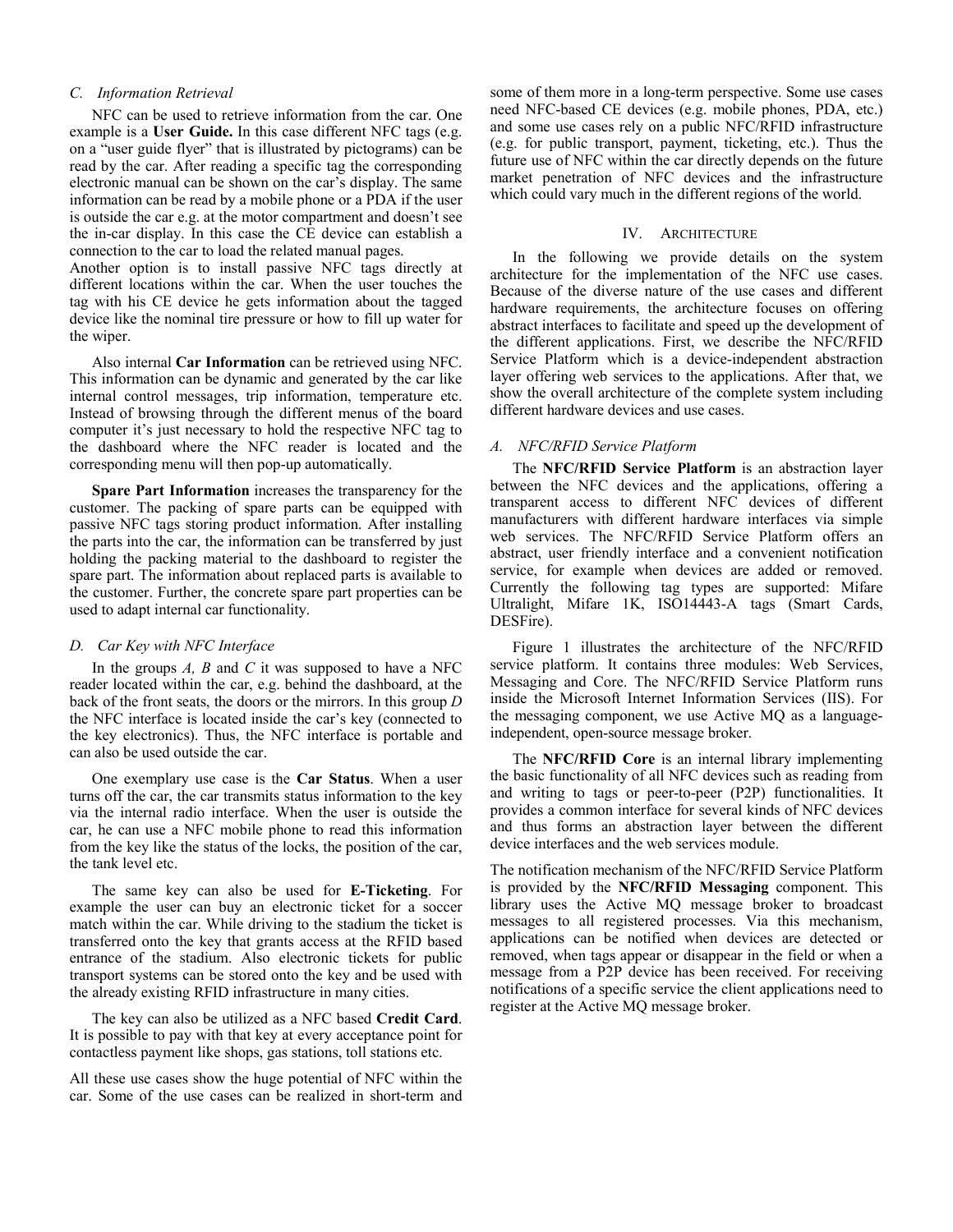

**Figure 1:** Architecture of the NFC/RFID Service Platform.

The interface to the external applications is provided by the **NFC/RFID Web Services** module. It supports all modes of NFC devices via dedicated web services: Reader/Writer, Emulated Tag Rotation (a combination of card emulation and reader/writer mode) and P2P functionality, both in initiator and target mode. The management and initiation of these services is controlled by the **Resource Management** service. In particular, it can retrieve a list of all connected devices, provide status information and details about connected devices, as well as start and stop services for a selected device. The Resource Management service broadcasts messages via the NFC/RFID Messaging component whenever a new device is detected or a device has been removed.

The **Reader/Writer** service allows using devices in the corresponding mode and offers status information about currently available tags. It sends notifications when new tags are found or tags are removed from the field. The Reader/Writer service supports the access schemes of Mifare 1K and Mifare UL tags as well as the APDU command scheme of ISO14443-A tags. For the Mifare tags the service offers read and write methods to access a specified block in a specified sector. For Mifare 1K tags the access conditions of each sector of a tag can be read or written. Accessing ISO14443-A tags (like DESFire) is possible by sending APDU commands. The web service method call returns the APDU response.

NFC devices optionally offer a card emulation mode, where the emulated card behaves like a passive tag and can be detected and used by other NFC devices. Our use cases usually use the same NFC devices in parallel and require the NFC devices to be in reader/writer and card emulation mode at the same time. For example, if the application has stored WIFI

configuration information on the emulated tag of the NFC device, this information must be accessible whenever the user tries to read it. In this case, the NFC device must be in card emulation mode. But at the same time, the user might rather hold a vCard tag to the device and expect it to read the information. This would require the device to be in reader/writer mode. Because the user can require both applications using the same NFC device at any time, we introduced the **Emulated Tag Rotation** service. This service periodically switches the NFC device between reader/writer and card emulation mode to emulate a behavior in which the NFC device is in both modes at the same time.

The methods offered by the Emulated Tag Rotation service correspond to those of the Reader/Writer service. In fact, when the device is in reader/writer mode, the methods of the Reader/Writer service are used. In addition, it offers reader/writer functionality for the emulated Mifare1K tag. Beside the notifications issued by the Reader/Writer service, the Emulated Tag Rotation service provides additional information for card emulation mode: a broadcast is sent whenever the device (i.e. the emulated tag) enters the field of a reader or is removed from a field.

Finally, the NFC/RFID Service Platform offers services for peer-to-peer mode. The **P2P Initiator** service offers a method for sending messages and receiving the response from P2P devices operating in target mode. The notification service signals newly detected or removed P2P target devices. In contrast, the **P2P Target** service notifies applications about the reception of new messages from another device. Besides, it offers a method for issuing a response to the P2P initiator device.

In sum, the NFC/RFID Service Platform offers a convenient network interface via web services to independent applications. It supports all three NFC modes, reader/writer, card emulation as well as peer-to-peer. The methods offer a transparent abstraction of the hardware devices, while the event notification mechanism enables quick inter process communication.

## *B. System Architecture*

The overall system architecture is designed to facilitate the development and integration of new use cases via a plug-in mechanism. By abstracting the hardware functionality, all applications have transparent access to all available hardware components. Because of its generality and transparency, this architecture is also well suited for further projects.

The architecture is depicted in Figure 2. It integrates different **Hardware Components** such as NFC devices, displays, embedded control units as well as WIFI and Bluetooth components. All of these devices are controlled via newly created or already available specific interfaces in the **Hardware Abstraction Layer**. We have described in detail the NFC/RFID Service Platform in chapter IV.B. Similar abstractions are provided by the human machine interface (HMI) for the front and rear displays of the car, by the abstract CAN module to communicate with different CAN busses, and by WIFI and Bluetooth components. All of these components offer their own most appropriate way of communication: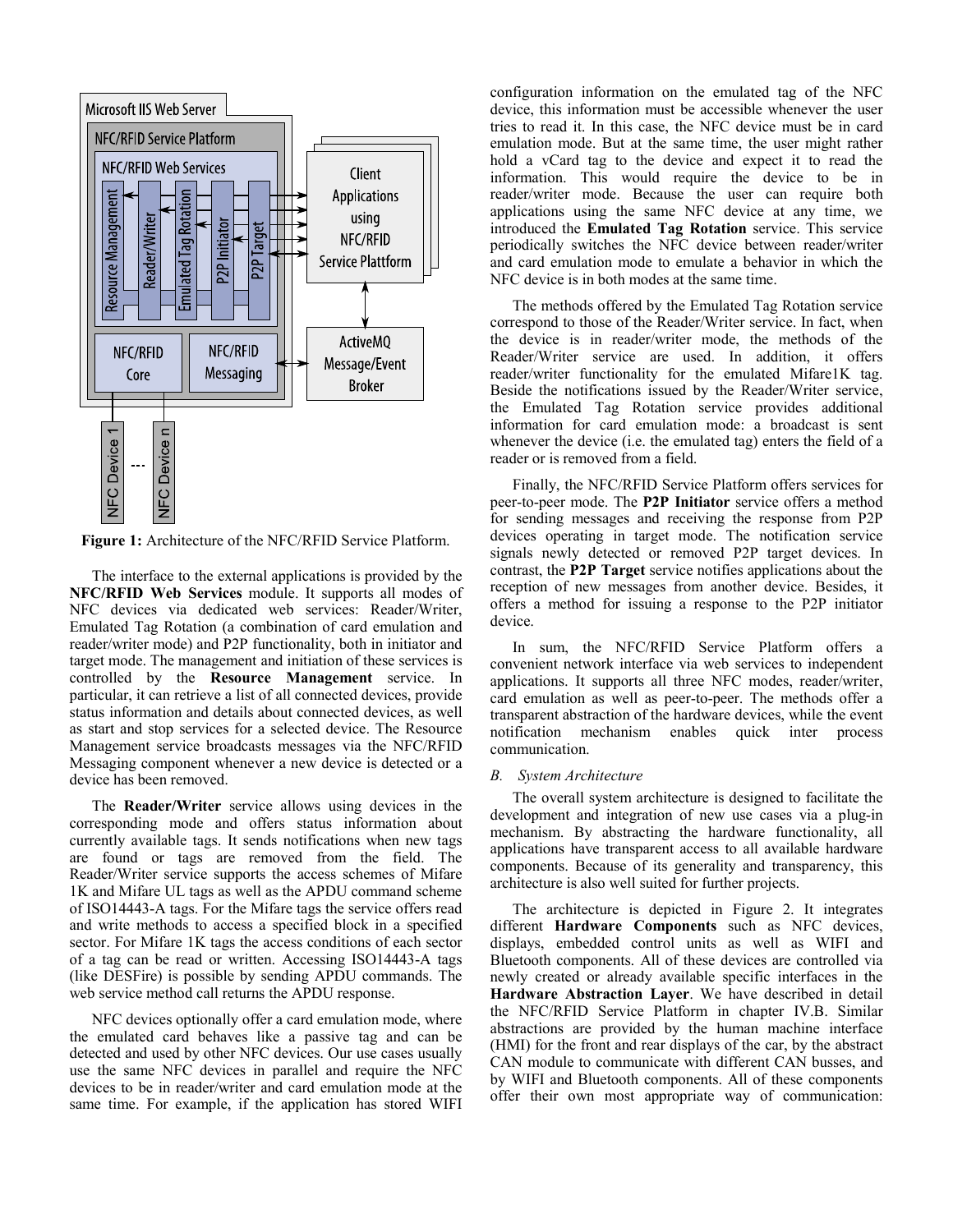

**Figure 2:** System architecture overview.

SOAP, XML-RPC, UDP, HTTP or Remoting. Only the Active MQ message broker is a common service over all hardware components.

When implementing use case applications, the programmer shouldn't be bothered with these different protocols and access modalities. In the **Use Case Abstraction Layer** the Demonstrator Platform integrates the different modules of the Hardware Abstraction Layer to provide a unified access to all of the connected devices. Similar to the Resource Management service of the NFC/RFID Service Platform, the Demonstrator Platform provides information on available hardware components. In addition, it implements error handling and logging interfaces.

Use case applications are integrated with a convenient plug-in mechanism. After connecting to the Demonstrator Platform, all applications can transparently access the hardware components in a simple and abstracted way and profit from the notification service of the message broker. In this way, only the specific functionality of each use case needs to be implemented, because the hardware-specific functionality is encapsulated in the Demonstrator Platform. This speeds up the development time enormously.

# V. PROTOTYPE

A series-production BMW has been equipped with additional hard- and software components to proof the technical feasibility as well as to explore the usability of selected use-cases. The use cases have been integrated into the car with focus on characteristically BMW look-and-feel and entire functionality. Requirements of series development and

production were not taken into account in the prototypical setup.

The additionally integrated hard- and software components are connected to the ignition in a way that ordinary usability is preserved: Unlock the car, activate the ignition and after a couple of seconds the NFC use-cases are fully available. The system works as long as the ignition is activated – independent if the engine is running or not – and is shut down when the ignition is turned off.

# *A. Prototype Setup*

Four NFC reader-boards with NXP's PN531 highly integrated transmission module [5] and Smart*MX* IC [6] for security support have been installed into the car: one into the driver-side exterior rearview mirror, one into the dashboard within reach for the driver as well as the co-driver as visualized in Figure 3 and one below the rear-seat entertainment system's displays on either side. The boards are connected via USB to an industrial PC that is installed inside the trunk. Several of the cars electronic control units are connected via CAN bus systems, serial line or Ethernet to the PC. Further, a WIFI access point and an UMTS router are integrated into the trunk and connected to the PC as well. The additionally installed electronic systems are energized by the car.

The following NFC devices communicate with the installed PN531 boards: passive ISO 14443-A Mifare 1K and Mifare UL Labels in different sizes, Nokia's 6212 and 6131 NFCenabled phones and a PDA equipped with an SD-slot NFCreader module.